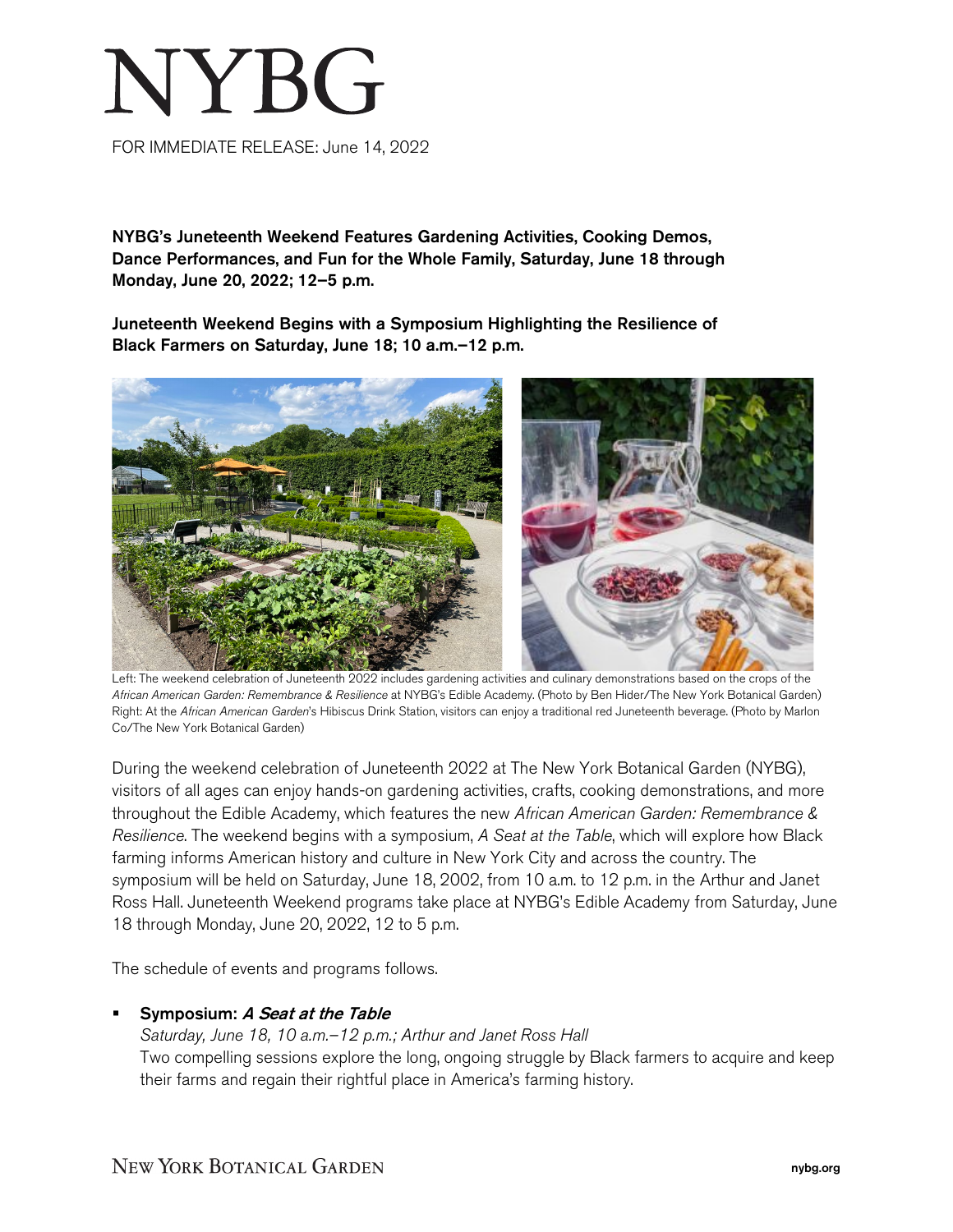# o "Celebrating the African American Farmer"

Natalie Baszile, author of the 2021 anthology *We Are Each Other's Harvest,* joins NYBG Trustee Jessica B. Harris, Ph.D., America's leading scholar of the foods and foodways of the African Diaspora, for a conversation in Ross Hall. Their wide-ranging dialogue covers topics from the historical perseverance and resilience of Black farmers and their connection to the American land to the generations of farmers who continue to farm despite systemic discrimination and land loss.

# o "Stories from the Farm"

Farmer, urban gardener, food advocate, activist, and NYBG Trustee Karen Washington moderates a multigenerational panel discussion devoted to stories of Black farmers from many historical perspectives: North and South, Upstate New York and the Bronx, sharecroppers to family growers and urban farmers. Panelists including "chefarmer" Matthew Raiford and farmer/cultural anthropologist Gail P. Myers, Ph.D., give historical and contemporary context for Black farmers' contributions to communities and food justice movements in urban and rural America.

# Juneteenth Weekend Celebration

## *Saturday, June18–Monday, June 20, 12–5 p.m.; Edible Academy*

Visitors can the tour *African American Garden: Remembrance & Resilience*, a sequence of plantings that explores African American food and gardening histories and essential contributions to American foodways and is a major component of NYBG's multi-faceted exhibition *[Around the](https://www.nybg.org/event/around-the-table-stories-of-the-foods-we-love/)  [Table: Stories of the Foods We Love.](https://www.nybg.org/event/around-the-table-stories-of-the-foods-we-love/)* They can also learn how plants in the *African American Garden* were used historically in everyday life, mix and measure herbal teas, decorate a harvest bag, pot up seeds to grow collard greens, be inspired by cooking demonstrations, delight in a dance performance, and enjoy a red hibiscus drink that is a traditional Juneteenth beverage.

## o Gardening Activities

Visitors of all ages can help dig, plant, water, and harvest the crops in the Edible Academy and pot up collard seeds and take home a growing guide and recipes for collard greens like those in the *African American Garden*.

## o Maker Station

At hands-on activity stations in the Edible Academy's Solar Pavilion, families and other visitors can decorate a harvest bag with colorful garden and vegetable-themed stamps and mix and measure herbal teas using plants from the *African American Garden* such as hibiscus, ginger, and more.

## o Culinary Demonstrations

## *12:30, 2, & 3:30 p.m.*

Local chefs and culinary educators will present culinary demonstrations based on seasonal crops from the *African American Garden* that will inspire chefs of all ages. Recipes will be shared following each workshop.

## o Celebrate Juneteenth

Visitors can learn more about the crops featured in the *African American Garden* and their uses now and throughout history, be informed about the history and celebration of Juneteenth through some of the Edible Academy's favorite books, and head to the *African American Garden*'s Hibiscus Drink Station to enjoy a traditional red Juneteenth beverage.